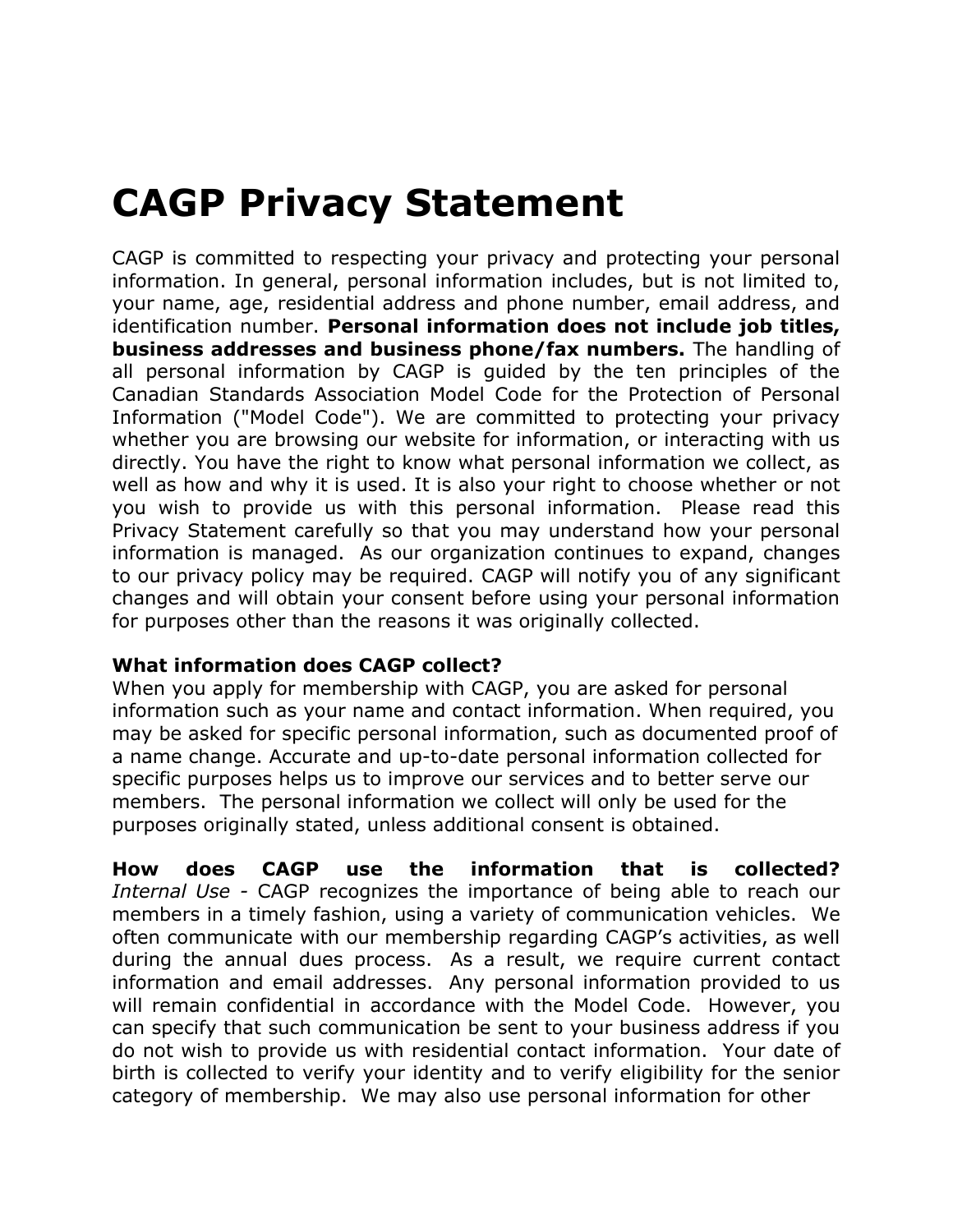purposes, for example to review demographic information and for statistical analyses to develop services that are likely to be of interest to our members.

*Disclosure to Third Parties -* CAGP may release limited data to third parties, to university departments, or to members involved in research activities. Data released for this purpose includes names, business addresses and specialties, but does not include business phone/fax numbers, or email addresses. Our agreements with these organizations restrict use to approved purposes. CAGP does not sell or rent member information to telemarketers, mailing list brokers, or pharmaceutical or medical device companies. Like other organizations, CAGP does hire external companies to provide certain administrative services that require access to member information. These services include document management services, credit card payment processing, and mailing and distribution services. In addition, CAGP shares statistics and non-personal information with the media, other medical organizations, government agencies and other third parties. This data does not allow anyone to identify member names or link to other personal information. Finally, CAGP may release personal information when we are required to do so by law, or in situations where we need to protect CAGP's rights or property. We reserve the right to contact the appropriate authorities at our discretion when activities appear to be illegal or inconsistent with our policies.

**How does CAGP obtain your consent to collect personal information?**  CAGP respects your right to privacy. For this reason, we obtain your consent whenever your personal information is collected. Depending on the nature of the information, your consent may be collected on a form, within a letter, or verbally. In some instances, we rely on implied consent. You have the right to withhold consent if you do not wish CAGP to collect your personal information.

**How does CAGP protect your personal information?** CAGP is committed to ensuring the protection of your personal information. Security measures are in place to protect our building, the computer systems, and your files from unauthorized access and use. The safeguards used vary, and depend on the sensitivity of the information being protected; that is, a higher level of protection is used to safeguard more sensitive information. Physical measures include building alarm systems, perimeter fences and supervised or restricted access to the building. Organizational measures include security clearances and restricting